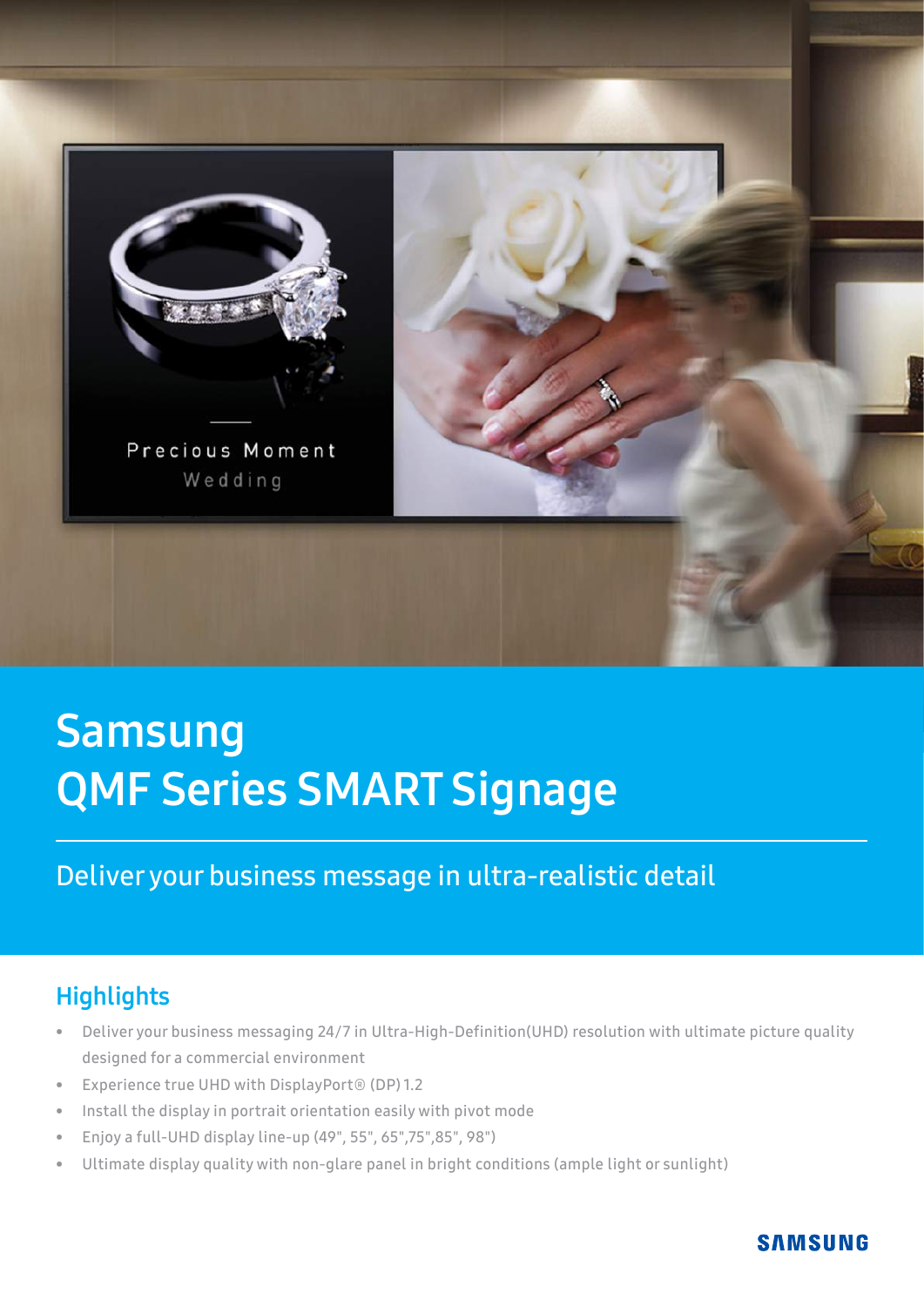## Bring the next generation of UHD picture quality to your commercial environment

Samsung QMF Series SMART Signage features a new design and delivers 3,840 x 2,160 resolution, multi-format PIP support, DP 1.2 support, set-back box (SBB) support, portrait or landscape orientation and reliable 24/7 operation for amazing flexibility in commercial settings.

The UHD displays deliver a super-crisp image with high pixel density that is perfect for displaying even the smallest details of photos and videos in a hyper-realistic and immersive visual experience.

Non-glare panels come as standard to ensure outstanding performance in bright conditions. Boasting a narrowbezel configuration, the standalone displays offer a compact solution to environments limited by space or lighting. Available in configurations spanning 48" to 98", the UHD line-up is designed to deliver superior image quality in all environments. The versatile range of displays is specially configured to suit any business application. For example, retail stores can leverage Samsung QMF Series with UHD to improve their brand image and showcase products in sharp detail, while corporations and arena or museum security centers can use the high-resolution displays to enhance security with stable and vivid content playback.

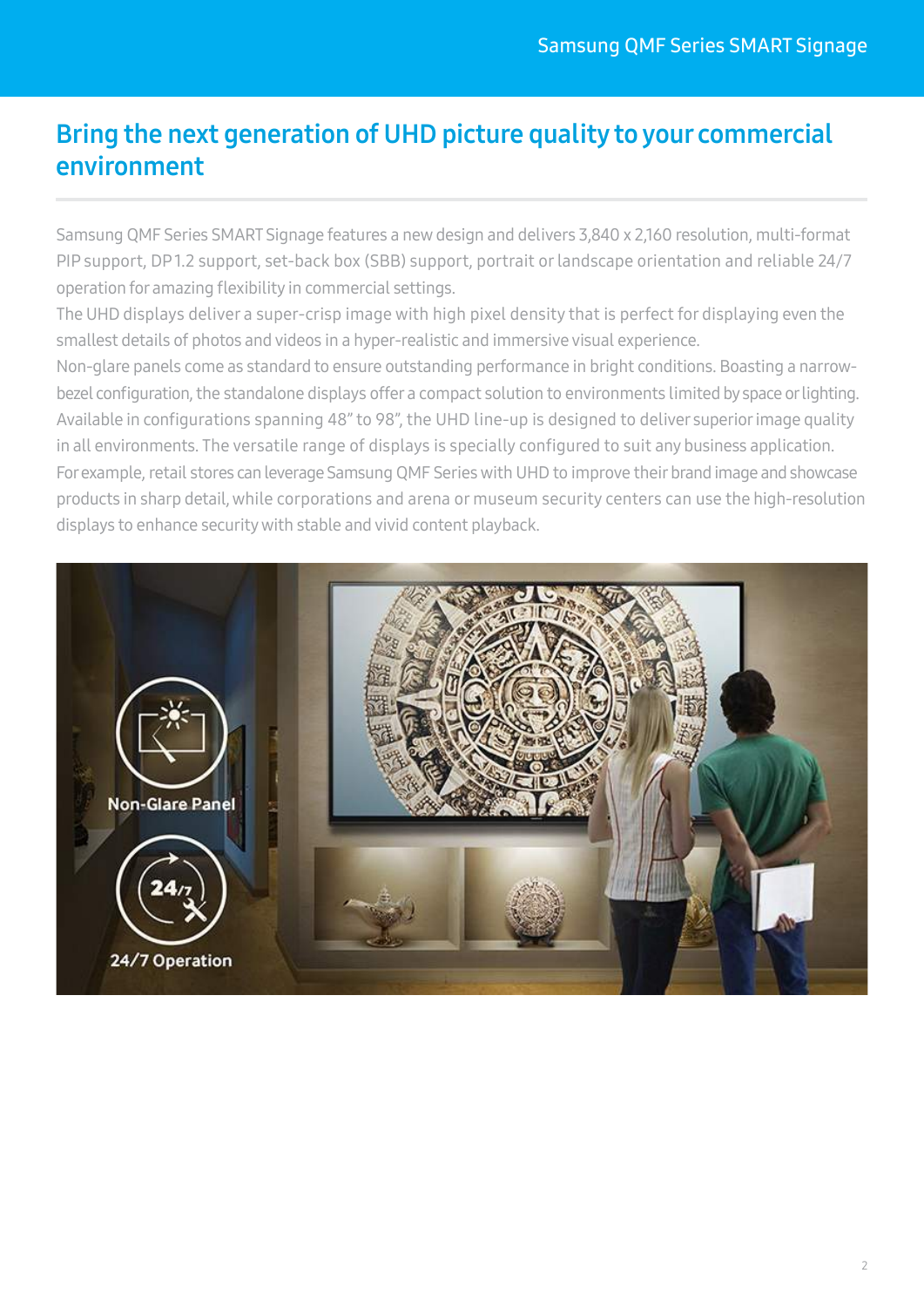# Attract customers and improve brand identity with UHD lifelike images and picture quality

QMF Series delivers four times the FHD resolution on the same screen area, resulting in the most accurate recreation of details possible. Text that displays on QMF Series in UHD is super-crisp due to its high pixel density. High-detail visuals, such as photos and videos, are visible with the smallest details for a hyper-realistic and immersive visual experience.In addition, customers can replace older video walls composed of smaller FHD displays with a single large QMF Series display to eliminate the bezels and produce a seamless view of the content.The resolution made up of the four FHD displays is singlehandedly covered by one UHD display.



▓

Resolution 3840 \* 2160

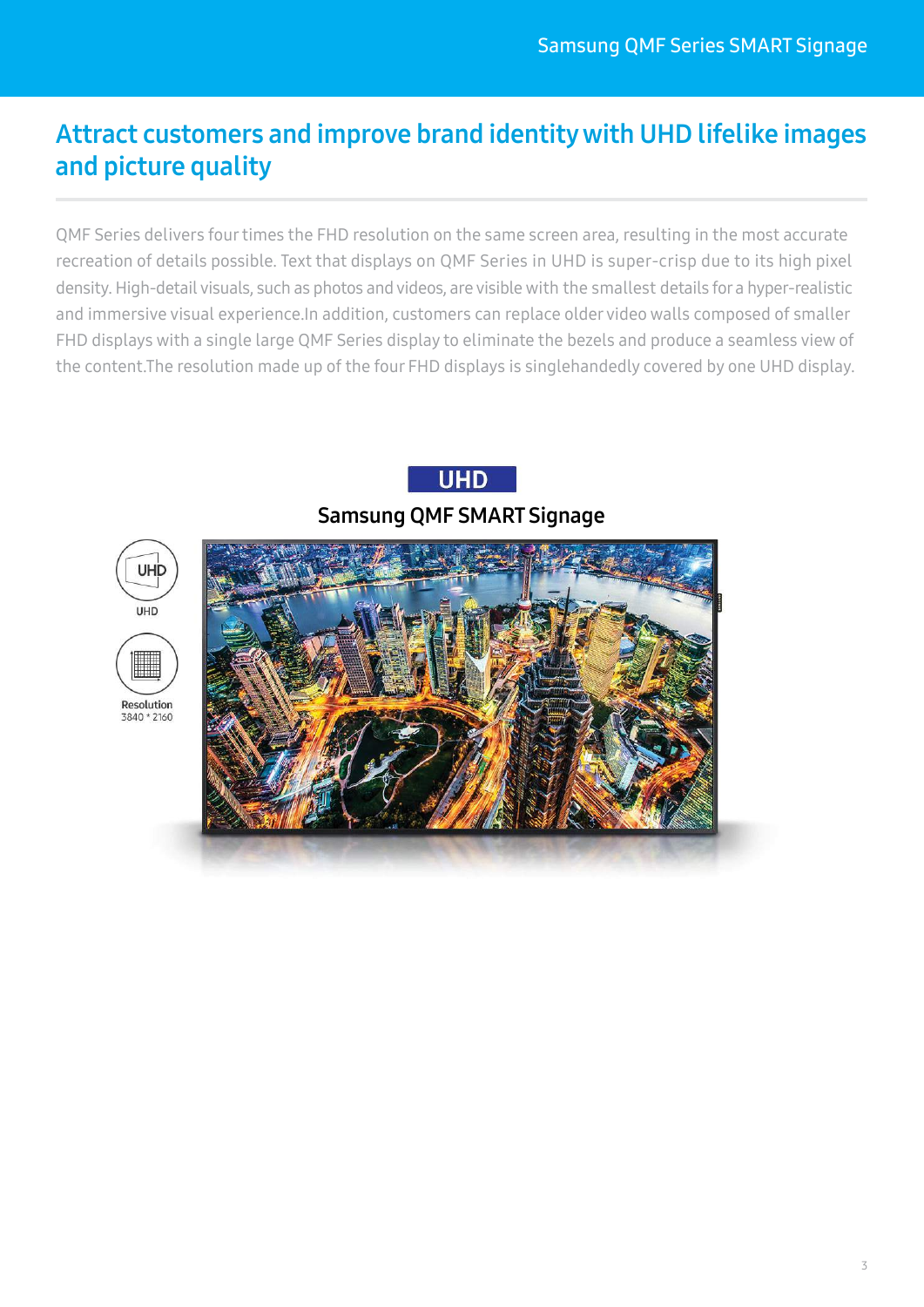# Display four times the FHD content on a single multiscreen for greater visual impact

Now, you can provide more information through a smaller number of displays. UHD offers four times the resolution of FHD, which means that you can display the equivalent of four FHD content screens on a single UHD screen. QMF Series features a wide array of connectivity options, including the ability to display content from four separate input devices on the same screen without the need to first merge the content on a separate PC. With QMF Series, no special third-party components are required.

Various PIP and split-screen scenarios are possible, far beyond just four equally separated rectangles. This flexibility enables dynamic and efficient usage scenarios, such as the display of a video conferencing system on a large part of the screen, along with reference documents from a different device on another screen area for meeting attendees, or a product image display next to a specifications list in a retail store.

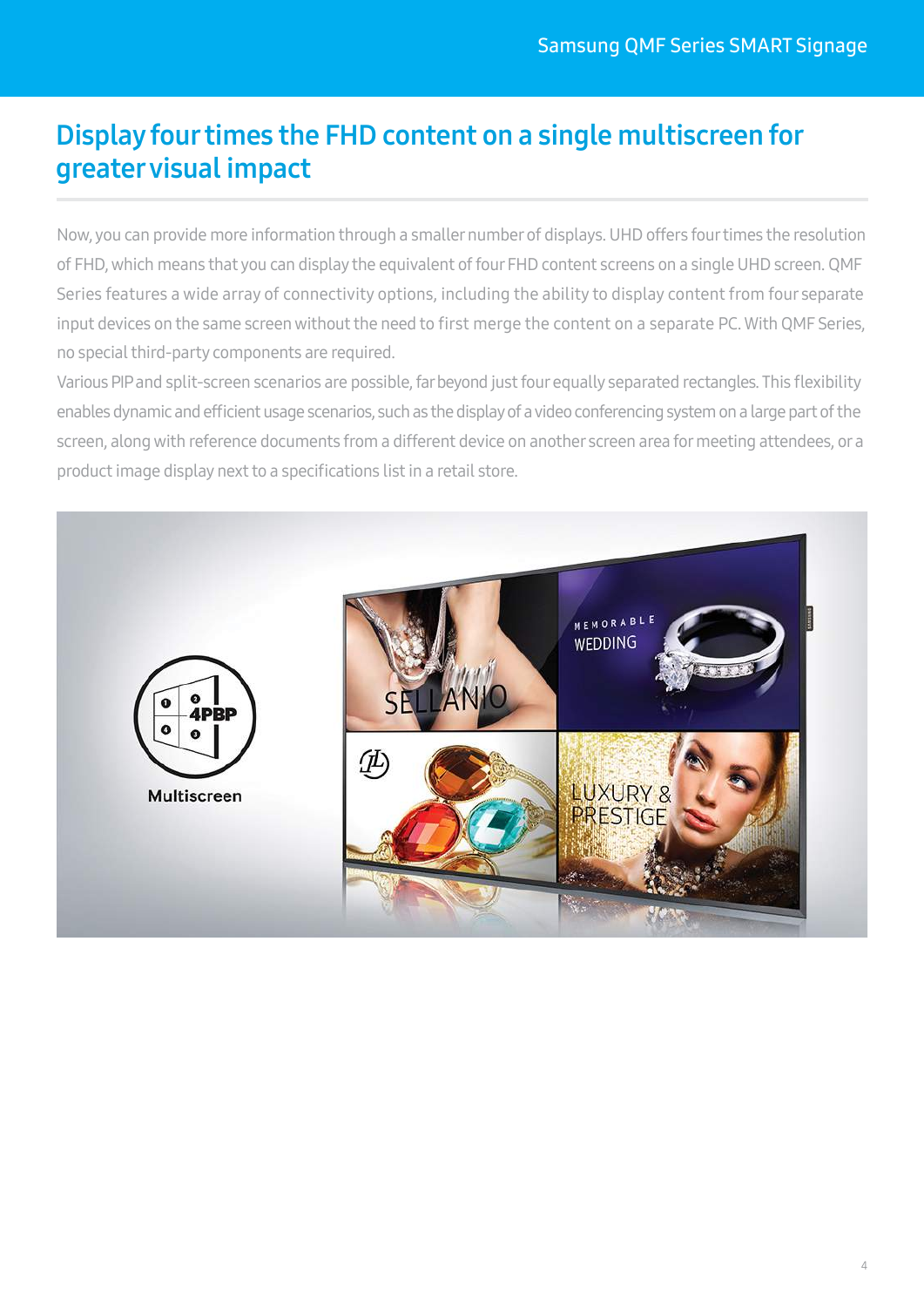## Choose the optimal display orientation with pivot mode

To meet the demands of traditional commercial environments, digital signage is often installed in portrait mode. Thus, it is critical that the digital signage supports portrait installation to fit to the aesthetics of the setting while still delivering the dynamic qualities of digital signage. QMF Series offers pivot mode that allows them to be installed in either landscape or portrait orientation to suit the environment's needs.



# Enjoy seamless video playback with QMF support for DP 1.2

QMF Series natively supports a high 60 Hz refresh rate\* that ensures seamless video playback and eliminates the choppy visual experience often observed at a lower refresh rate. The QMF Series supports DP 1.2 connectivity, which is capable of streaming UHD video content at a refresh rate of 60 Hz\*, delivering a true UHD experience.

\*Note: QM85F supports a 120 Hz refresh rate.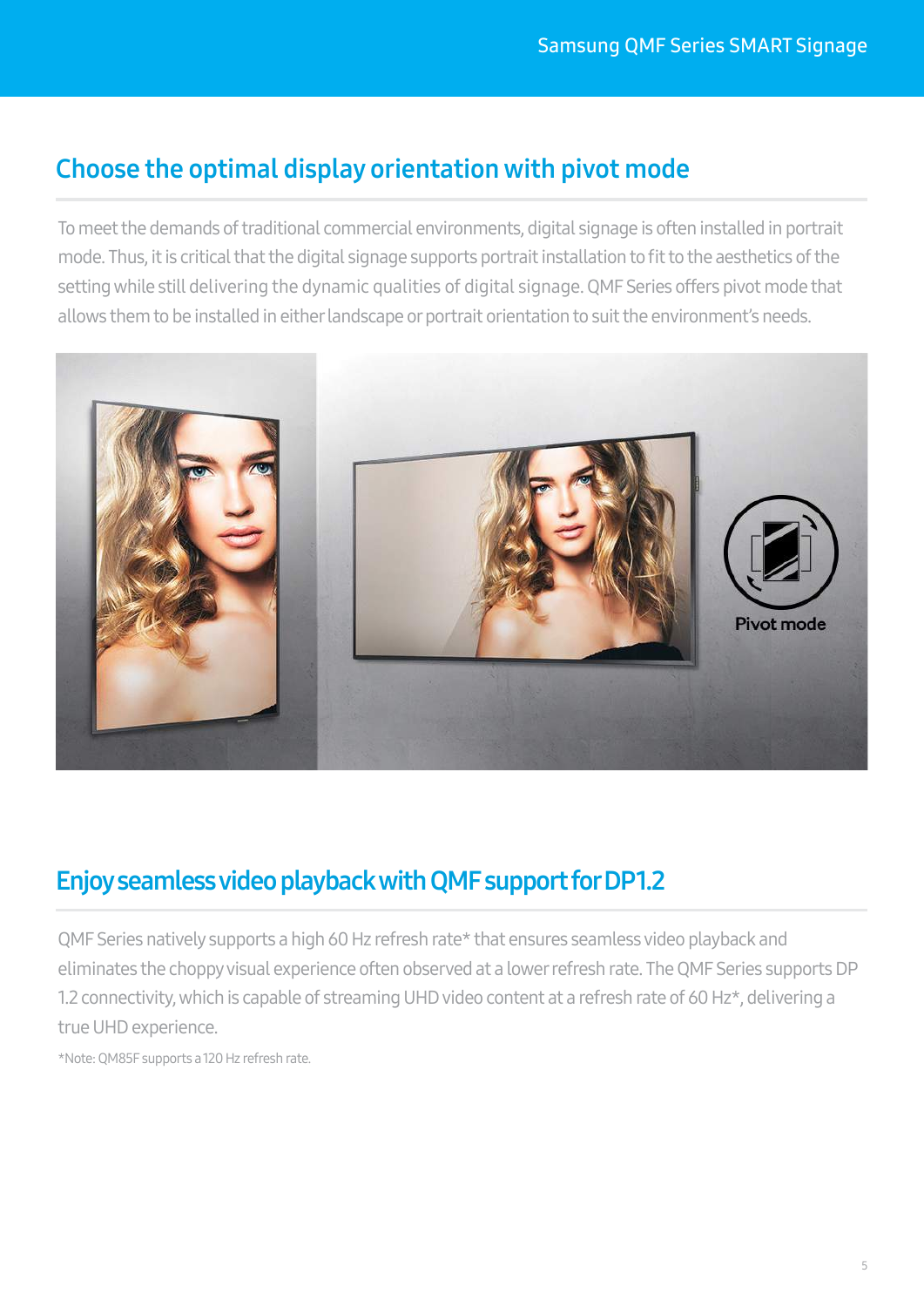# Specifications QMF ( 49" / 55" / 65")

| <b>Model</b>   |                             |              | QM49F                                                                            | QM55F                                                                            | QM65F                                                                            |
|----------------|-----------------------------|--------------|----------------------------------------------------------------------------------|----------------------------------------------------------------------------------|----------------------------------------------------------------------------------|
| Panel          | Diagonal Size               | <b>Class</b> | 49                                                                               | 55                                                                               | 65                                                                               |
|                |                             | Measured     | 48.5" / 123.2cm                                                                  | 54.6" / 138.7cm                                                                  | 64.5" / 163.8                                                                    |
|                |                             | <b>Type</b>  | 60Hz E-LED BLU                                                                   | 60Hz E-LED BLU                                                                   | 60Hz E-LED BLU                                                                   |
|                | Resolution                  |              | 3840x2160(16:9)                                                                  | 3840x2160(16:9)                                                                  | 3840x2160(16:9)                                                                  |
|                | Pixel Pitch (mm)            |              | $0.105 \times 0.315$ (mm)                                                        | $0.105 \times 0.315$ (mm)                                                        | $0.105 \times 0.315$ (mm)                                                        |
|                | Active Display Area         |              | 1073.78(H) x 604.0(V)                                                            | 1209.60(H) x 680.40(V)                                                           | 1438.48(H) x 814.52(V)                                                           |
|                | Brightness(Typ.)            |              | 500nit                                                                           | 500nit                                                                           | 500nit                                                                           |
|                | Contrast Ratio (Typ.)       |              | 4000:1                                                                           | 4000:1                                                                           | 4000:1                                                                           |
|                | Viewing Angle(H/V)          |              | 178/178                                                                          | 178/178                                                                          | 178/178                                                                          |
|                | Response Time (G to G)      |              | 8ms (Typ)                                                                        | 8ms (Typ)                                                                        | 8ms (Typ)                                                                        |
|                | <b>Display Colors</b>       |              | 16.7M(True Display)<br>1.07B(Ditherd 10bit)                                      | 16.7M(True Display)<br>1.07B(Ditherd 10bit)                                      | 16.7M(True Display)<br>1.07B(Ditherd 10bit)                                      |
|                | Color Gamut                 |              | 72%                                                                              | 72%                                                                              | 72%                                                                              |
|                | Operation Hour              |              | 24/7                                                                             | 24/7                                                                             | 24/7                                                                             |
|                | Haze                        |              | 25%                                                                              | 25%                                                                              | 25%                                                                              |
|                | Dynamic C/R                 |              | Mega                                                                             | Mega                                                                             | Mega                                                                             |
|                | <b>H-Scanning Frequency</b> |              | $30 \sim 81$ kHZ                                                                 | $30 - 81kHz$                                                                     | $30 \sim 81$ kHZ                                                                 |
| <b>Display</b> | <b>V-Scanning Frequency</b> |              | $48 \sim 75$ HZ                                                                  | $48 \sim 75$ HZ                                                                  | $48 \sim 75$ HZ                                                                  |
|                | Maximum Pixel Frequency     |              | 594MHz                                                                           | 594MHz                                                                           | 594MHz                                                                           |
| Sound          | Speaker Type                |              | <b>Built in Speaker</b><br>$(10W + 10W)$                                         | <b>Built in Speaker</b><br>$(10W + 10W)$                                         | <b>Built in Speaker</b><br>$(10W + 10W)$                                         |
|                | <b>INPUT</b>                | <b>RGB</b>   | DVI-I(D-Sub Common),<br>Display Port 1.2 (2) $\rightarrow$ Sup-<br>port UHD 60hz | DVI-I(D-Sub Common),<br>Display Port 1.2 (2) $\rightarrow$ Sup-<br>port UHD 60hz | DVI-I(D-Sub Common),<br>Display Port 1.2 (2) $\rightarrow$ Sup-<br>port UHD 60hz |
|                |                             | <b>VIDEO</b> | HDMI 1.4 (4)                                                                     | HDMI 1.4 (4)                                                                     | HDMI 1.4 (4)                                                                     |
|                |                             | <b>HDCP</b>  | $HDCP1.4$ ( $\rightarrow$ support UHD<br>30hz)                                   | $HDCP1.4$ ( $\rightarrow$ support UHD<br>30hz)                                   | $HDCP1.4$ ( $\rightarrow$ support UHD<br>30hz)                                   |
|                |                             | <b>AUDIO</b> | Stereo mini Jack, RGB, DVI,<br><b>HDMI</b>                                       | Stereo mini Jack, RGB, DVI,<br><b>HDMI</b>                                       | Stereo mini Jack, RGB, DVI,<br>HDMI                                              |
|                |                             | <b>USB</b>   | USB (S/W update only)                                                            | USB (S/W update only)                                                            | USB (S/W update only)                                                            |
| Connectivity   |                             | <b>RGB</b>   | N/A                                                                              | N/A                                                                              | N/A                                                                              |
|                | <b>OUTPUT</b>               | <b>VIDEO</b> | N/A                                                                              | N/A                                                                              | N/A                                                                              |
|                |                             | <b>AUDIO</b> | Stereo mini Jack                                                                 | Stereo mini Jack                                                                 | Stereo mini Jack                                                                 |
|                |                             | Power Out    | N/A                                                                              | N/A                                                                              | N/A                                                                              |
|                |                             | <b>USB</b>   | N/A                                                                              | N/A                                                                              | N/A                                                                              |
|                | EXTERNAL CONTROL            |              | RS232C(in/out), RJ45                                                             | RS232C(in/out), RJ45                                                             | RS232C(in/out), RJ45                                                             |
|                | <b>EXTERNAL SENSOR</b>      |              | IR                                                                               | IR.                                                                              | IR.                                                                              |
|                | Tuner                       |              | N/A                                                                              | N/A                                                                              | N/A                                                                              |
| Power          | <b>Type</b>                 |              | Internal                                                                         | Internal                                                                         | Internal                                                                         |
|                | Power Supply                |              | $AC 100 - 240 V ~ (+/- 10 %).$<br>50/60 Hz                                       | AC 100 - 240 V ~ $(+/- 10$ %).<br>50/60 Hz                                       | AC 100 - 240 V ~ $(+/- 10 \%)$ .<br>50/60 Hz                                     |
|                | Power<br>Consumption        | On mode [W]  | 100(Typical), 140(Rating),<br>154(Max)                                           | 110(Typical), 150(Rat-<br>$ing)$ , $165$ (Max)                                   | 138(Typical), 180(Rating),<br>198(Max)                                           |
|                |                             | Sleep mode   | less than 0.5W                                                                   | less than 0.5W                                                                   | less than 0.5W                                                                   |
|                |                             | Off mode     | less than 0.5W                                                                   | less than 0.5W                                                                   | less than 0.5W                                                                   |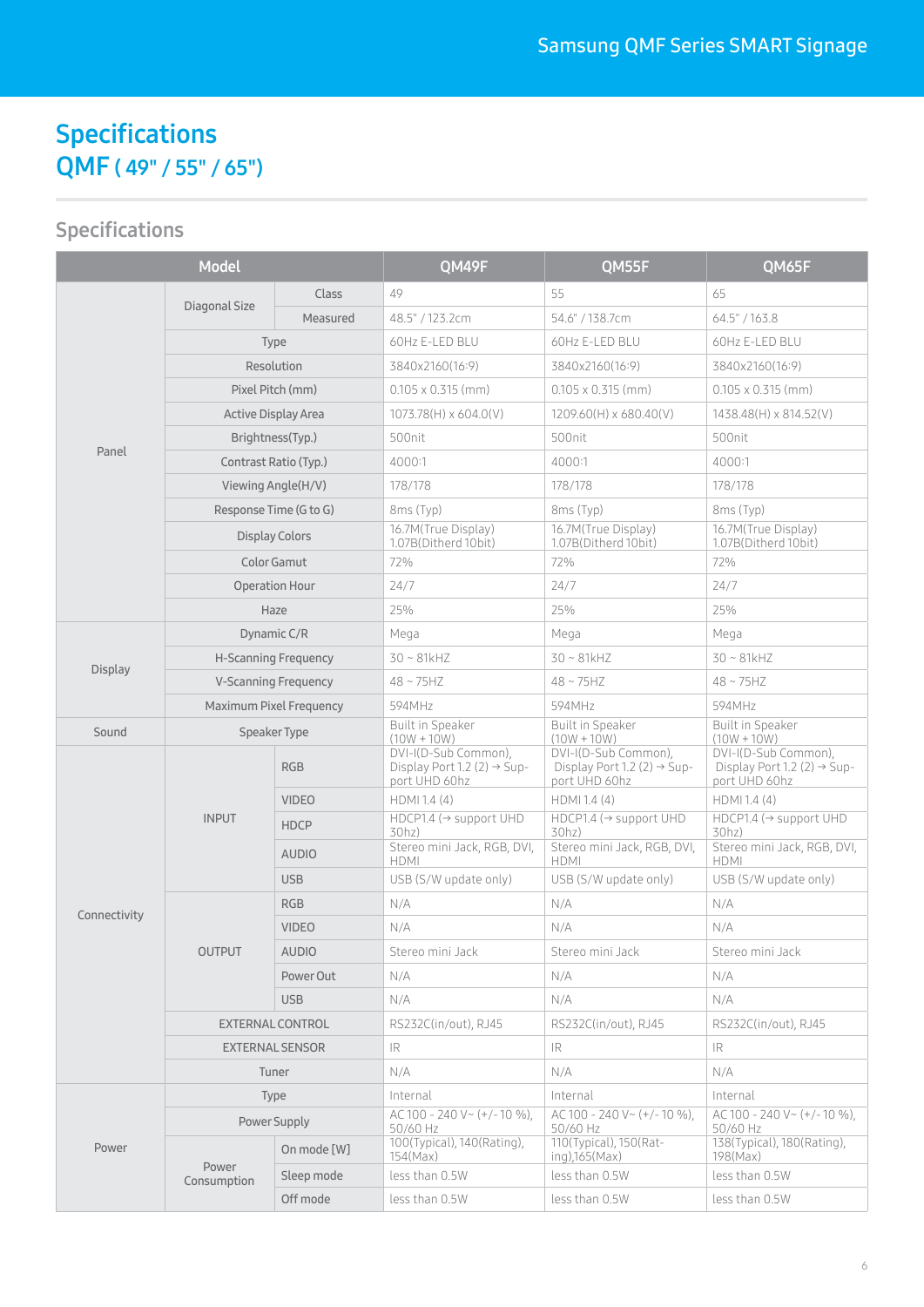# Specifications QMF ( 49" / 55" / 65")

| <b>Model</b>  |                                   | QM49F                           | QM55F                                                                                                                                                                        | QM65F                                                                                                                                                                        |                                                                                                                                                                              |
|---------------|-----------------------------------|---------------------------------|------------------------------------------------------------------------------------------------------------------------------------------------------------------------------|------------------------------------------------------------------------------------------------------------------------------------------------------------------------------|------------------------------------------------------------------------------------------------------------------------------------------------------------------------------|
| Mechanical    |                                   | Set                             | 1099.4 x 634.0 x 36.8                                                                                                                                                        | 1235.3 x 710.4 x 36.8                                                                                                                                                        | 1456.1 x 835.6 x 37.5                                                                                                                                                        |
|               | Dimension(mm)                     | Package                         | 1195.0 x 721.0 x 177.0                                                                                                                                                       | 1335.0 x 812.0 x 182.0                                                                                                                                                       | 1571 X 956 X 212                                                                                                                                                             |
|               |                                   | Set                             | 13.6                                                                                                                                                                         | 16.8                                                                                                                                                                         | 23.1                                                                                                                                                                         |
|               | Weight (kg)                       | Package                         | 18.4                                                                                                                                                                         | 22.4                                                                                                                                                                         | 31.6                                                                                                                                                                         |
| Spec          |                                   | <b>VESA Mount</b>               | 400x400                                                                                                                                                                      | 400x400                                                                                                                                                                      | 400x400                                                                                                                                                                      |
|               | <b>Protection Glass</b>           |                                 | N/A                                                                                                                                                                          | N/A                                                                                                                                                                          | N/A                                                                                                                                                                          |
|               | <b>Stand Type</b>                 |                                 | Foot Stand (Optional)                                                                                                                                                        | Foot Stand (Optional)                                                                                                                                                        | Foot Stand (Optional)                                                                                                                                                        |
|               | Bezel Width (Top/Side/Bot) (mm)   |                                 | 11.0/11.0/12.0                                                                                                                                                               | 11.0/11.0/12.0                                                                                                                                                               | 12.0/12.0/12.0                                                                                                                                                               |
|               | <b>Operating Temperature</b>      |                                 | $0^{\circ}$ C~ 40°C                                                                                                                                                          | $0^{\circ}$ C~ 40°C                                                                                                                                                          | $0^{\circ}$ C~ 40°C                                                                                                                                                          |
| Operation     | Humidity                          |                                 | 10~80%                                                                                                                                                                       | $10 - 80%$                                                                                                                                                                   | 10~80%                                                                                                                                                                       |
|               | Key                               |                                 | <b>UHD LFD Display</b>                                                                                                                                                       | UHD LFD Display                                                                                                                                                              | UHD LFD Display                                                                                                                                                              |
|               | Special                           | H/W                             | Temperature Sensor,<br>Pivot Display,<br>Clock Battery(80hrs Clock<br>Keeping),<br>Built in Speaker(10W 2ch),<br>IP5x                                                        | Temperature Sensor,<br>Pivot Display,<br>Clock Battery (80hrs Clock<br>Keeping),<br>Built in Speaker(10W 2ch),<br>IP <sub>5</sub> x                                          | Temperature Sensor,<br>Pivot Display,<br>Clock Battery(80hrs Clock<br>Keeping),<br>Built in Speaker(10W 2ch),<br>IP5x                                                        |
|               |                                   | S/W                             | FHD 4 PBP Support (2/3/4<br>PBP), Auto Source Switching<br>& Recovery,<br>LFD Home UI, Button Lock,<br>DHCP with RJ45 MDC, Hot<br>key option, Plug&Play (Initial<br>Setting) | FHD 4 PBP Support (2/3/4<br>PBP), Auto Source Switching<br>& Recovery,<br>LFD Home UI, Button Lock,<br>DHCP with RJ45 MDC, Hot<br>key option, Plug&Play (Initial<br>Setting) | FHD 4 PBP Support (2/3/4<br>PBP), Auto Source Switching<br>& Recovery,<br>LFD Home UI, Button Lock,<br>DHCP with RJ45 MDC, Hot<br>key option, Plug&Play (Initial<br>Setting) |
| Feature       | Internal Player<br>(Embedded H/W) | Processor                       |                                                                                                                                                                              | N/A                                                                                                                                                                          | N/A                                                                                                                                                                          |
|               |                                   | On-Chip Cache<br>Memory         |                                                                                                                                                                              |                                                                                                                                                                              |                                                                                                                                                                              |
|               |                                   | Clock Speed                     |                                                                                                                                                                              |                                                                                                                                                                              |                                                                                                                                                                              |
|               |                                   | <b>Main Memory</b><br>Interface |                                                                                                                                                                              |                                                                                                                                                                              |                                                                                                                                                                              |
|               |                                   | Graphics                        | N/A                                                                                                                                                                          |                                                                                                                                                                              |                                                                                                                                                                              |
|               |                                   | Storage (FDM)                   |                                                                                                                                                                              |                                                                                                                                                                              |                                                                                                                                                                              |
|               |                                   | Multimedia                      |                                                                                                                                                                              |                                                                                                                                                                              |                                                                                                                                                                              |
|               |                                   | IO Ports                        |                                                                                                                                                                              |                                                                                                                                                                              |                                                                                                                                                                              |
|               |                                   | <b>Operating System</b>         |                                                                                                                                                                              |                                                                                                                                                                              |                                                                                                                                                                              |
|               | Safety                            |                                 | 60950-1                                                                                                                                                                      | 60950-1                                                                                                                                                                      | 60950-1                                                                                                                                                                      |
| Certification | <b>EMC</b>                        |                                 | Class A                                                                                                                                                                      | Class A                                                                                                                                                                      | Class A                                                                                                                                                                      |
|               | Environment                       |                                 | ENERGY STAR 7.0 (USA)                                                                                                                                                        | ENERGY STAR 7.0 (USA)                                                                                                                                                        | ENERGY STAR 7.0 (USA)                                                                                                                                                        |
| Accessories   | Included                          |                                 | Quick Setup Guide.<br>Warranty Card,<br>Power Cord, Remote<br>Controller, Batteries                                                                                          | Quick Setup Guide,<br>Warranty Card,<br>Power Cord, Remote<br>Controller. Batteries                                                                                          | Quick Setup Guide,<br>Warranty Card,<br>Power Cord, Remote<br>Controller, Batteries                                                                                          |
|               |                                   | Stand                           | <b>STN-L4655E</b>                                                                                                                                                            | <b>STN-L4655E</b>                                                                                                                                                            | <b>STN-L6500E</b>                                                                                                                                                            |
|               | Optional                          | Mount                           | WMN4270SD                                                                                                                                                                    | WMN4270SD                                                                                                                                                                    | <b>WMN6575SD</b>                                                                                                                                                             |
|               |                                   | Specialty                       | CLM450D                                                                                                                                                                      | CLM450D                                                                                                                                                                      | CLM450D                                                                                                                                                                      |
|               |                                   | Media Player                    | <b>SBB</b>                                                                                                                                                                   | SBB                                                                                                                                                                          | <b>SBB</b>                                                                                                                                                                   |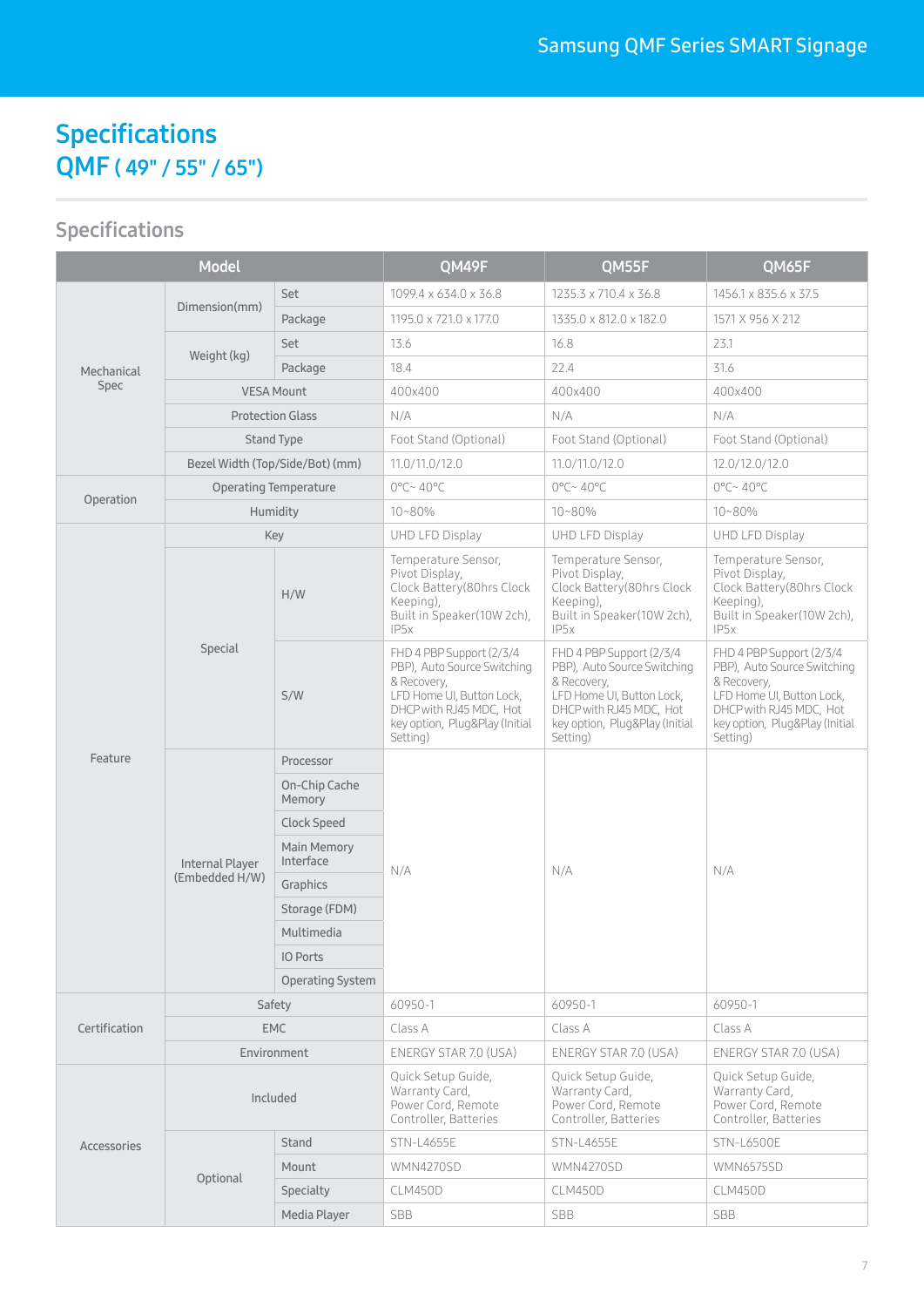# Specifications QMF ( 75" /85" / 98" )

| <b>Model</b>   |                             | QM75F        | QM85F                                                                            | QM98F                                                       |                                                                                  |
|----------------|-----------------------------|--------------|----------------------------------------------------------------------------------|-------------------------------------------------------------|----------------------------------------------------------------------------------|
| Panel          |                             | <b>Class</b> | 75                                                                               | 85                                                          | 98                                                                               |
|                | Diagonal Size               | Measured     | 74.5"/189.3cm                                                                    | 84.5" / 214cm                                               | 97.5"/247.7cm                                                                    |
|                | Type                        |              | 60Hz E-LED BLU                                                                   | 120Hz Slim Direct LED BLU                                   | 60Hz E-LED BLU                                                                   |
|                | Resolution                  |              | 3840x2160(16:9)                                                                  | 3840x2160(16:9)                                             | 3840x2160(16:9)                                                                  |
|                | Pixel Pitch (mm)            |              | 0.143x0.429mm                                                                    | $0.1625 \times 0.4875$ (mm)                                 | $0.105 \times 0.315$ (mm)                                                        |
|                | Active Display Area         |              | 1650.24(H) x 928.26(V)                                                           | 1872.0(H) x 1053.0(V)                                       | 2158.848(H) x 1214.352(V)                                                        |
|                | Brightness(Typ.)            |              | 500nit                                                                           | 500nit                                                      | 500nit                                                                           |
|                | Contrast Ratio (Typ.)       |              | 4000:1                                                                           | 5000:1                                                      | 4000:1                                                                           |
|                | Viewing Angle(H/V)          |              | 178/178                                                                          | 178/178                                                     | 178/178                                                                          |
|                | Response Time (G to G)      |              | 8ms (Typ)                                                                        | 6ms(Typ.)                                                   | 8ms (Typ)                                                                        |
|                | <b>Display Colors</b>       |              | 16.7M(True Display)<br>1.07B(Ditherd 10bit)                                      | 16.7M(True Display)<br>1.07B(Ditherd 10bit)                 | 16.7M(True Display)<br>1.07B(Ditherd 10bit)                                      |
|                | Color Gamut                 |              | 72%                                                                              | 72%                                                         | 72%                                                                              |
|                | <b>Operation Hour</b>       |              | 24/7                                                                             | 24/7                                                        | 24/7                                                                             |
|                | Haze                        |              | 25%                                                                              | 44%                                                         | 25%                                                                              |
|                | Dynamic C/R                 |              | Mega                                                                             | Mega                                                        | Mega                                                                             |
| <b>Display</b> | <b>H-Scanning Frequency</b> |              | $30 - 81$ kHZ                                                                    | $30 - 81$ kHZ                                               | $30 - 81kHz$                                                                     |
|                | <b>V-Scanning Frequency</b> |              | $48 \sim 75HZ$                                                                   | $48 \sim 75$ HZ                                             | $48 \sim 75$ HZ                                                                  |
|                | Maximum Pixel Frequency     |              | 594MHz                                                                           | 594MHz                                                      | 594MHz                                                                           |
| Sound          | Speaker Type                |              | Built in Speaker(10W + 10W)                                                      | Built in Speaker(15W+15W)                                   | Built in Speaker(10W + 10W)                                                      |
|                | <b>INPUT</b>                | <b>RGB</b>   | DVI-I(D-Sub Common),<br>Display Port 1.2 (2) $\rightarrow$ Sup-<br>port UHD 60hz | D-Sub, DVI-D, Display Port<br>1.2 (2), Display Port 1.1 (1) | DVI-I(D-Sub Common),<br>Display Port 1.2 (2) $\rightarrow$ Sup-<br>port UHD 60hz |
|                |                             | <b>VIDEO</b> | HDMI 1.4 (4)                                                                     | HDMI 1.4 (3)                                                | HDMI 1.4 (4)                                                                     |
|                |                             | <b>HDCP</b>  | $HDCP1.4$ ( $\rightarrow$ support UHD<br>30hz)                                   | $HDCP1.4$ ( $\rightarrow$ support UHD<br>30hz)              | $HDCP1.4$ ( $\rightarrow$ support UHD<br>30hz)                                   |
|                |                             | <b>AUDIO</b> | Stereo mini Jack, RGB, DVI,<br>HDMI                                              | Stereo mini Jack, RGB, DVI,<br>HDMI                         | Stereo mini Jack, RGB, DVI,<br>HDMI                                              |
|                |                             | <b>USB</b>   | USB (S/W update only)                                                            | USB (S/W update only)                                       | USB (S/W update only)                                                            |
|                |                             | <b>RGB</b>   | N/A                                                                              | N/A                                                         | N/A                                                                              |
| Connectivity   |                             | <b>VIDEO</b> | N/A                                                                              | N/A                                                         | N/A                                                                              |
|                | <b>OUTPUT</b>               | <b>AUDIO</b> | Stereo mini Jack                                                                 | Stereo mini Jack                                            | Stereo mini Jack                                                                 |
|                |                             | Power Out    | N/A                                                                              | N/A                                                         | N/A                                                                              |
|                |                             | <b>USB</b>   | N/A                                                                              | N/A                                                         | N/A                                                                              |
|                | <b>EXTERNAL CONTROL</b>     |              | RS232C(in/out), RJ45                                                             | RS232C(in/out), RJ45                                        | RS232C(in/out), RJ45                                                             |
|                | <b>EXTERNAL SENSOR</b>      |              | IR                                                                               | IR                                                          | IR                                                                               |
|                | Tuner                       |              | N/A                                                                              | N/A                                                         | N/A                                                                              |
| Power          | Type                        |              | Internal                                                                         | Internal                                                    | Internal                                                                         |
|                | Power Supply                |              | AC 100 - 240 V ~ (+/-10 %).<br>50/60 Hz                                          | AC 100 - 240 V ~ $(+/-10\%)$ .<br>50/60 Hz                  | AC 100 - 240 V ~ (+/-10 %).<br>50/60 Hz                                          |
|                | Power<br>Consumption        | On mode [W]  | W/W 280, EU 277(Typical),<br>380<br>(Rating), 418(Max)                           | 375(Typical), 450(Rating),<br>495(Max)                      | 476(Typical), 550(Rating),<br>605(Max)                                           |
|                |                             | Sleep mode   | less than 0.5W                                                                   | less than 0.5W                                              | less than 0.5W                                                                   |
|                |                             | Off mode     | less than 0.5W                                                                   | less than 0.5W                                              | less than 0.5W                                                                   |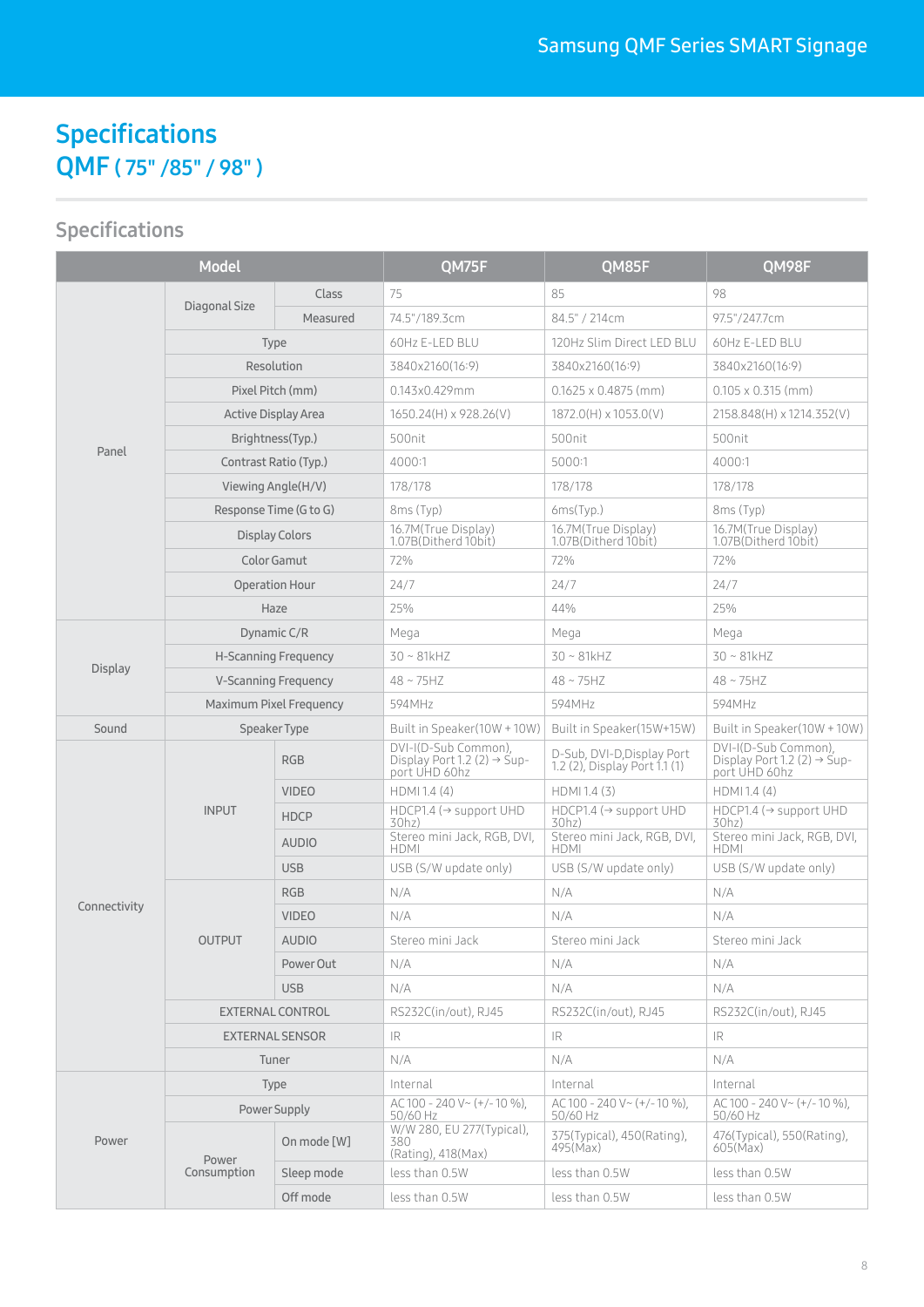# Specifications QMF ( 75" /85" / 98" )

| <b>Model</b>              |                                   |                          | QM75F                                                                                                                                                                           | QM85F                                                                                                                                                                                                                      | QM98F                                                                                                                                                    |
|---------------------------|-----------------------------------|--------------------------|---------------------------------------------------------------------------------------------------------------------------------------------------------------------------------|----------------------------------------------------------------------------------------------------------------------------------------------------------------------------------------------------------------------------|----------------------------------------------------------------------------------------------------------------------------------------------------------|
| Mechanical<br><b>Spec</b> | Dimension(mm)                     | Set                      | 1681.4x961.2x63.9 (w/o<br>handle)<br>1681.4x961.2x71.2 (w/<br>handle)                                                                                                           | 1903.4 x 1090.5 x 105.1                                                                                                                                                                                                    | 2194.2x1249.8x71.3 (w/o<br>handle)<br>2194.2x1249.8x76.5 (w/<br>handle)                                                                                  |
|                           |                                   | Package                  | 1817x1095x280                                                                                                                                                                   | 2050 x 1265 x 472                                                                                                                                                                                                          | 2455x1483x605                                                                                                                                            |
|                           |                                   | Set                      | 41.6                                                                                                                                                                            | 55.5                                                                                                                                                                                                                       | 80                                                                                                                                                       |
|                           | Weight (kg)                       | Package                  | 55.1                                                                                                                                                                            | 71.4                                                                                                                                                                                                                       | 140.6                                                                                                                                                    |
|                           | <b>VESA Mount</b>                 |                          | 600x400                                                                                                                                                                         | 600x400                                                                                                                                                                                                                    | 900x600                                                                                                                                                  |
|                           | <b>Protection Glass</b>           |                          | N/A                                                                                                                                                                             | N/A                                                                                                                                                                                                                        | N/A                                                                                                                                                      |
|                           | Stand Type                        |                          | Foot Stand (Optional)                                                                                                                                                           | Foot Stand(Optional)                                                                                                                                                                                                       | Foot Stand (Optional)                                                                                                                                    |
|                           | Bezel Width (Top/Side/Bot) (mm)   |                          | 14.5/14.5/14.5                                                                                                                                                                  | 13.2/13.2/19.3                                                                                                                                                                                                             | 15.2/15.2/15.2                                                                                                                                           |
|                           | Operating Temperature             |                          | $0^{\circ}$ C~ 40°C                                                                                                                                                             | $0^{\circ}$ C~ 40°C                                                                                                                                                                                                        | $0^{\circ}$ C~ 40°C                                                                                                                                      |
| Operation                 | Humidity                          |                          | $10 - 80%$                                                                                                                                                                      | $10 - 80\%$                                                                                                                                                                                                                | $10 - 80%$                                                                                                                                               |
|                           | Key                               |                          | UHD LFD Display                                                                                                                                                                 | UHD LFD Display                                                                                                                                                                                                            | UHD LFD Display                                                                                                                                          |
|                           | Special                           | H/W                      | Temperature Sensor, Piv-<br>ot Display, Clock Bat-<br>tery(168hrs Clock Keeping),<br>Built in Speaker(10W 2ch)                                                                  | Temperature Sensor, Pivot<br>Display, Clock Battery (80hrs<br>Clock Keeping), Built in<br>Speaker(15W 2ch), Video<br>Wall(15x15(OSD))                                                                                      | Temperature Sensor, Piv-<br>ot Display, Clock Bat-<br>tery(168hrs Clock Keeping),<br>Built in Speaker(10W 2ch)                                           |
|                           |                                   | S/W                      | FHD 4 PBP Support (2/3/4<br>PBP).<br>Auto Source Switching &<br>Recovery,<br>LFD Home UI, Button Lock,<br>DHCP with RJ45 MDC, Hot<br>key option, Plug&Play (Initial<br>Setting) | FHD 4 PBP Support (2/3/4<br>PBP),<br>Auto Source Switching &<br>Recovery,<br>LFD Home UI, Button Lock,<br>DDC CI, DHCP with RJ45<br><b>MDC</b><br>Urgent Message by MDC,<br>Hot key option, Plug&Play<br>(Initial Setting) | FHD 4 PBP Support (2/3/4<br>PBP),<br>Auto Source Switching &<br>Recovery,<br>LFD Home UI, Button Lock, Hot<br>key option, Plug&Play (Initial<br>Setting) |
| Feature                   | Internal Player<br>(Embedded H/W) | Processor                | N/A                                                                                                                                                                             | N/A                                                                                                                                                                                                                        | N/A                                                                                                                                                      |
|                           |                                   | On-Chip Cache<br>Memory  |                                                                                                                                                                                 |                                                                                                                                                                                                                            |                                                                                                                                                          |
|                           |                                   | <b>Clock Speed</b>       |                                                                                                                                                                                 |                                                                                                                                                                                                                            |                                                                                                                                                          |
|                           |                                   | Main Memory<br>Interface |                                                                                                                                                                                 |                                                                                                                                                                                                                            |                                                                                                                                                          |
|                           |                                   | Graphics                 |                                                                                                                                                                                 |                                                                                                                                                                                                                            |                                                                                                                                                          |
|                           |                                   | Storage (FDM)            |                                                                                                                                                                                 |                                                                                                                                                                                                                            |                                                                                                                                                          |
|                           |                                   | Multimedia               |                                                                                                                                                                                 |                                                                                                                                                                                                                            |                                                                                                                                                          |
|                           |                                   | <b>IO Ports</b>          |                                                                                                                                                                                 |                                                                                                                                                                                                                            |                                                                                                                                                          |
|                           |                                   | Operating System         |                                                                                                                                                                                 |                                                                                                                                                                                                                            |                                                                                                                                                          |
| Certification             | Safety                            |                          | 60950-1                                                                                                                                                                         | 60950-1                                                                                                                                                                                                                    | 60950-1                                                                                                                                                  |
|                           | <b>EMC</b>                        |                          | Class A                                                                                                                                                                         | Class A                                                                                                                                                                                                                    | Class A                                                                                                                                                  |
|                           | Environment                       |                          | N/A                                                                                                                                                                             | N/A                                                                                                                                                                                                                        | N/A                                                                                                                                                      |
| Accessories               | Included                          |                          | Quick Setup Guide, Warran-<br>ty Card,<br>Power Cord, Remote Con-<br>troller, Batteries                                                                                         | Quick Setup Guide, Warran-<br>ty Card.<br>DP cable, Power Cord,<br>Remote Controller, Batteries                                                                                                                            | Quick Setup Guide, Warran-<br>ty Card,<br>Power Cord, Remote Con-<br>troller, Batteries                                                                  |
|                           |                                   | Stand                    | <b>STN-L7585F</b>                                                                                                                                                               |                                                                                                                                                                                                                            |                                                                                                                                                          |
|                           | Optional                          | Mount                    | Yes, WMN8200SD                                                                                                                                                                  | <b>WMN8200SD</b>                                                                                                                                                                                                           | Yes, WMN9500SD                                                                                                                                           |
|                           |                                   | Specialty                |                                                                                                                                                                                 |                                                                                                                                                                                                                            |                                                                                                                                                          |
|                           |                                   | Media Player             | SBB                                                                                                                                                                             | SBB-DA/DI                                                                                                                                                                                                                  | <b>SBB</b>                                                                                                                                               |